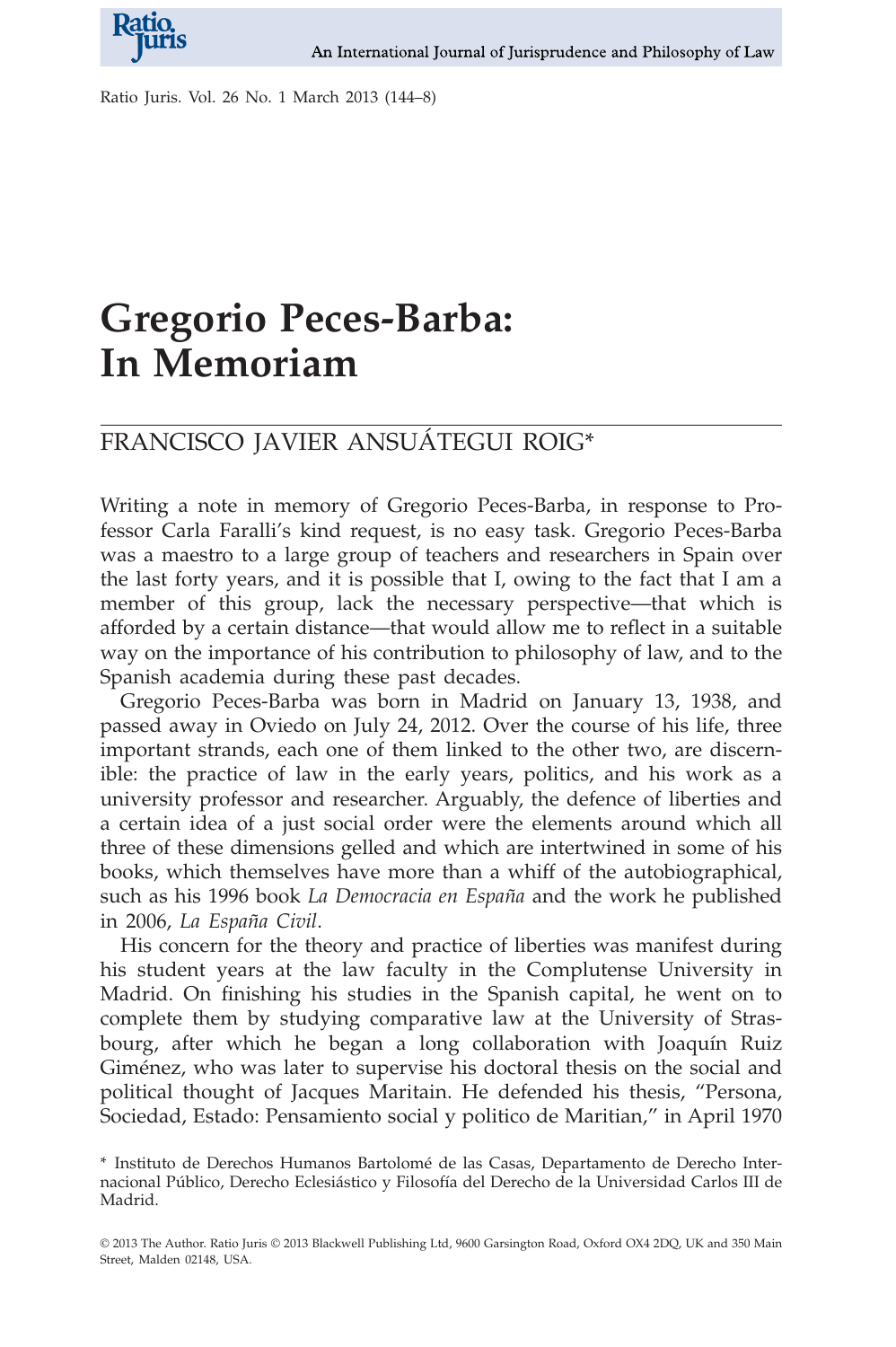and published it in 1973. He took part in the creation of the journal *Cuadernos para el Diálogo*, a publication which was important for its critique of the Francoist regime and which would play a relevant role in propitiating the climate that would later make the transition to democracy possible after the death of General Franco.

From the end of the 1960s and throughout the 1970s he practised law, focusing on the defence of liberties and taking part in a great many trials before the Tribunal de Orden Público (Court of Public Order). His political activities earned him a banning order as a lawyer on the part of the Francoist authorities and confinement in the village of Santa María del Campo for several months in 1969. In 1972 he joined the Partido Socialista Obrero Español (Spanish Socialist Workers' Party, or PSOE in the Spanish acronym), to which he was to belong for the rest of his life. Once democracy had been restored, he was a "diputado" (a member of parliament) during the first three legislatures, between 1977 and 1986. He was one of the seven members of the commission which drew up the first draft of the 1978 Constitution. He presided over the Chamber of Deputies (Congreso de los Diputados) between 1982 and 1986, when he returned to the university to devote his time exclusively to lecturing and research. He then did not take on any political posts until he was appointed High Commissioner for Support of the Victims of Terrorism, from December 2004 until September 2006, a post which he held along with that of rector of the Carlos III University of Madrid.

Gregorio Peces-Barba had the good fortune, something he always recognised, to participate in the drafting of a Constitution, that of 1978, and in the creation of a university, the Carlos III University of Madrid, of which he was rector from 1989 to 2007. He always considered himself an university professor, and in particular a professor of philosophy of law, one who never gave up teaching, not even when he also took on great political responsibilities.

At the Carlos III University of Madrid, he developed a model which always had as a reference point the Institución Libre de Enseñanza and a deep belief in the social function the university had to perform, in the service of knowledge and progress, in a plural and democratic society. He was able to guide the project that began in an old military barracks in Getafe, a working-class industrial satellite town south of Madrid, and make it a reality whose prestige—always linked to and identified with his personal input—has become consolidated in the early years of its existence and which has earned recognition both in Spain and internationally.

As I have pointed out, Gregorio Peces-Barba always considered himself above all a professor of philosophy of law. In that sense, he was very clear about who his intellectual and theoretical references were. The roots of his political and juridical thinking are to be found in the classics of the Enlightenment and democratic socialism. Within the field of philosophy of law, he recognised his debt to those who were his three teachers, Joaquín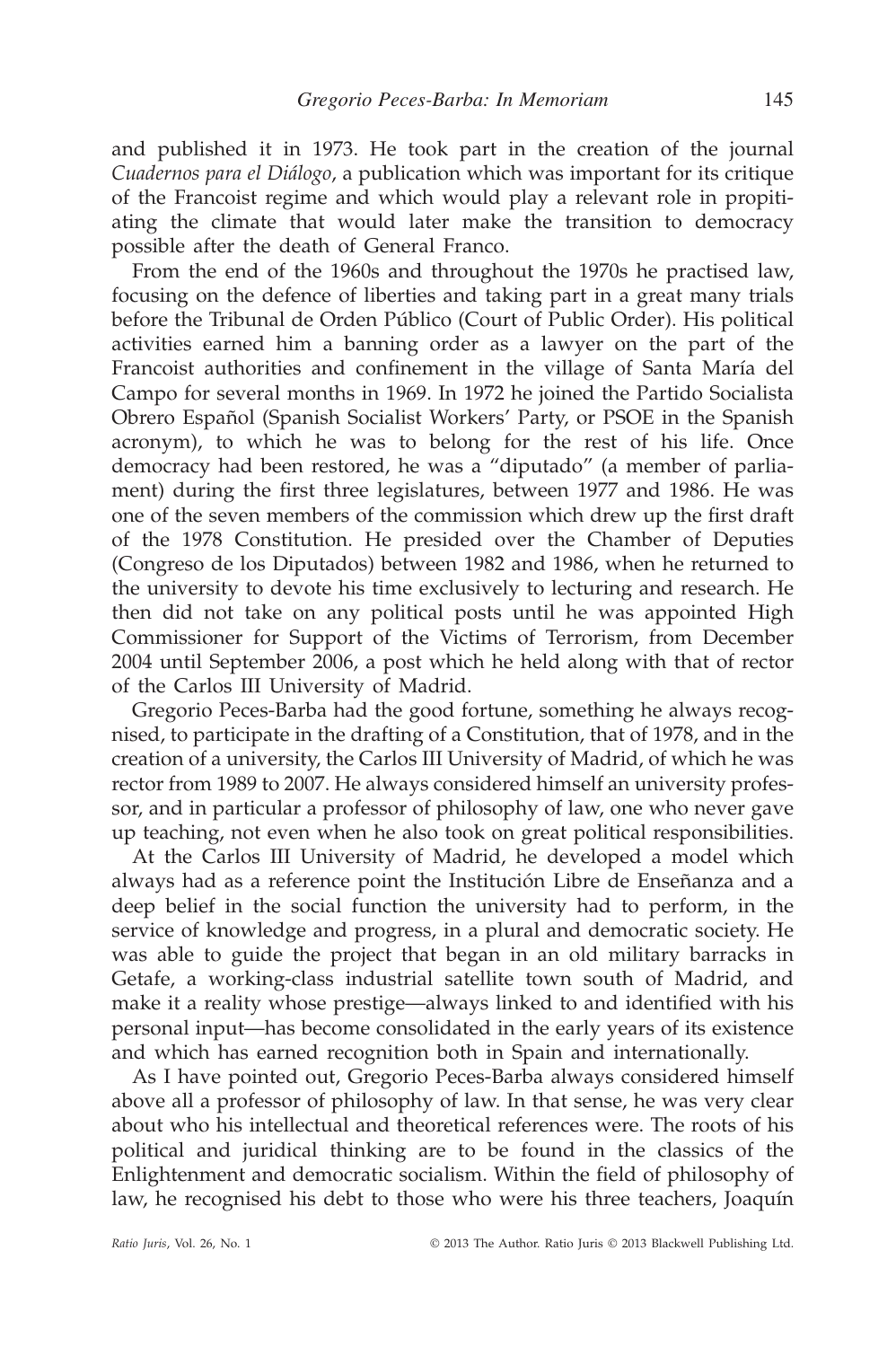Ruiz-Giménez, Elías Díaz, and Norberto Bobbio. Their influence contributed to forging a way of thinking, one which was always in a process of evolution, and which also benefited from the teachings of Felipe González Vicén, Hans Kelsen, and H. L. A. Hart. With these references he proposed a philosophy of law that contributed to the revitalization and modernization of the legal philosophical scenario in Spain in the last quarter of the twentieth century, in a favourable context marked by the progressive development of liberties and democracy.

His philosophy of law proposed a concept of law that had its roots in positivism, starting from the acceptance of the thesis of the conceptual separation of law and morals and the relationship between law and power; both with institutionalized power and what he considered to be the basic founding fact, clearly running in parallel with the idealism of the Kelsenian Grundnorm. His idea of the philosophy of law is clearly shown in *Introducción a la Filosofía del Derecho* (1983), where he share the principles of what he considered "a positivist position corrected, and normativism realism." His conception of the philosophy of law gradually evolved towards a greater consideration of the relevance of the moral dimensions *of* law and *in* law, and towards a greater recognition of the role played by the material criteria for the recognition of rules. Thus, in the epilogue to the translation into Castilian of Gustavo Zagrebelsky's *Il Diritto mite*, he advocated an "open, flexible and even ductile" positivism (*Desacuerdos y acuerdos con una obra importante*, 1995). This evolution was not independent of the elaboration of the criteria around which the distinction between public ethics and private ethics, which is basic in democratic societies, has to be based (*Etica, Poder y Derecho: Reflexiones ante el fin de siglo*, 1995). In his last book, *Diez lecciones sobre Ética, Poder y Derecho*, published in 2010, he summed up his thoughts on these questions.

But it is his theory of fundamental rights, considered the nucleus of the theory of justice, which constitutes his most important contribution to the philosophy of law (his last published piece of writing was precisely the *Prefazione* to the edition of Norberto Bobbio's *Teoria della giustizia: Lezioni di Filosofia del Diritto*, 1953, published by Aragno in April 2012). His academic devotion to fundamental rights, which complemented his professional and political work in favour of the same, began in a context that was hostile to any discourse committed to rights and liberties, that of the final period of the Francoist dictatorship. Starting with his first book, *Derechos Fundamentales* (1973), he progressively elaborated a theory of rights around certain basic elements. Thus, in the first place comes the defence of a dualist concept of rights, according to which these are understood to be the result of the recognition of certain justified moral dimensions. In this way, validity and justice, understood as predicates of law, take their place in the concept of "fundamental rights." His thought continued to evolve towards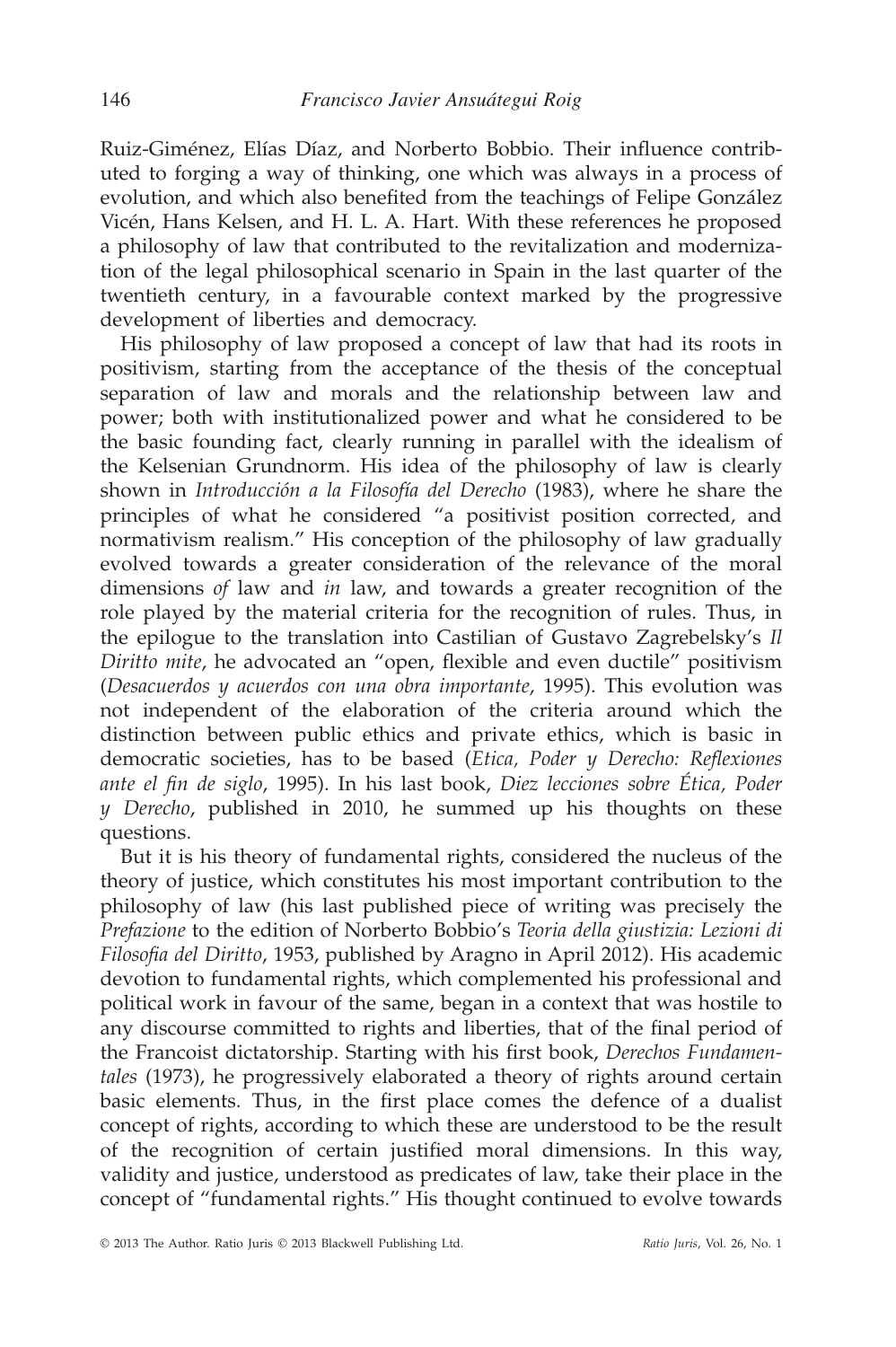a greater consideration of the place that efficacy occupies within an integral vision of rights (*Curso de derechos fundamentals: Teoría general*, 1995). In the second place comes the vindication of the historical concept of "fundamental rights" and of the importance of history in any understanding of the same. This vindication was the expression of a perception of the importance of history in the understanding of law and in the study of the philosophy of law. Thus, he identified three contexts, or models, in which fundamental rights emerged in the modern era (the English, French, and American models), and three processes which explain the evolution of rights: recognition, generalization, and internationalization. These three processes would later be complemented by Norberto Bobbio when he alluded to the process of specification of rights. And in the third place comes the realization that the relationship with morality and politics is indispensable for understanding the meaning of law, as it is for understanding the sense of rights.

Gregorio Peces-Barba was a great driving force behind numerous academic and intellectual projects. Having founded, along with Joaquín Ruiz-Giménez, the Institute of Human Rights (Instituto de Derechos Humanos) at the Complutense University in 1980, he then founded the Bartolomé de las Casas Institute of Human Rights (Instituto de Derechos Humanos Bartolomé de las Casas) at the Carlos III University of Madrid in 1993, an institution over which he presided until his death. There he promoted the establishment of post-graduate programmes which have earned recognition both in Spain and abroad. In the same way, he contributed to the creation of collections and journals which are today a reference point in the doctrinal panorama of the philosophy of law, related to rights. He was in charge of the journal *Derechos y Libertades* from the moment of its creation.

His encouragement of academic activity also gave a great impulse to the development of numerous research projects. One to which he devoted a great deal of his time was the elaboration of a History of Fundamental Rights (*Historia de los derechos fundamentales*), on which we, his disciples, and a group of more than three hundred Spanish and foreign researchers, continue to work. This project has already seen the publication of its results in nine volumes. In the same way, he was the principal researcher on the Consolider-Ingenio project *The Age of Rights*, which brings together twelve groups from as many Spanish universities.

He vindicated the function of the philosophy of law in the training of jurists by pushing for the inclusion of iusphilosophical subjects in the programs of Spanish universities. He was a firm defender of democracy's need for education on the subject of liberty. For that reason he was deeply convinced of the need for education in rights and values (*Educación para la ciudadanía y derechos humanos*, 2007, with E. Fernández, R. de Asís, and F.J. Ansuátegui). From 1996 to 2000 he was president of the Spanish Society of